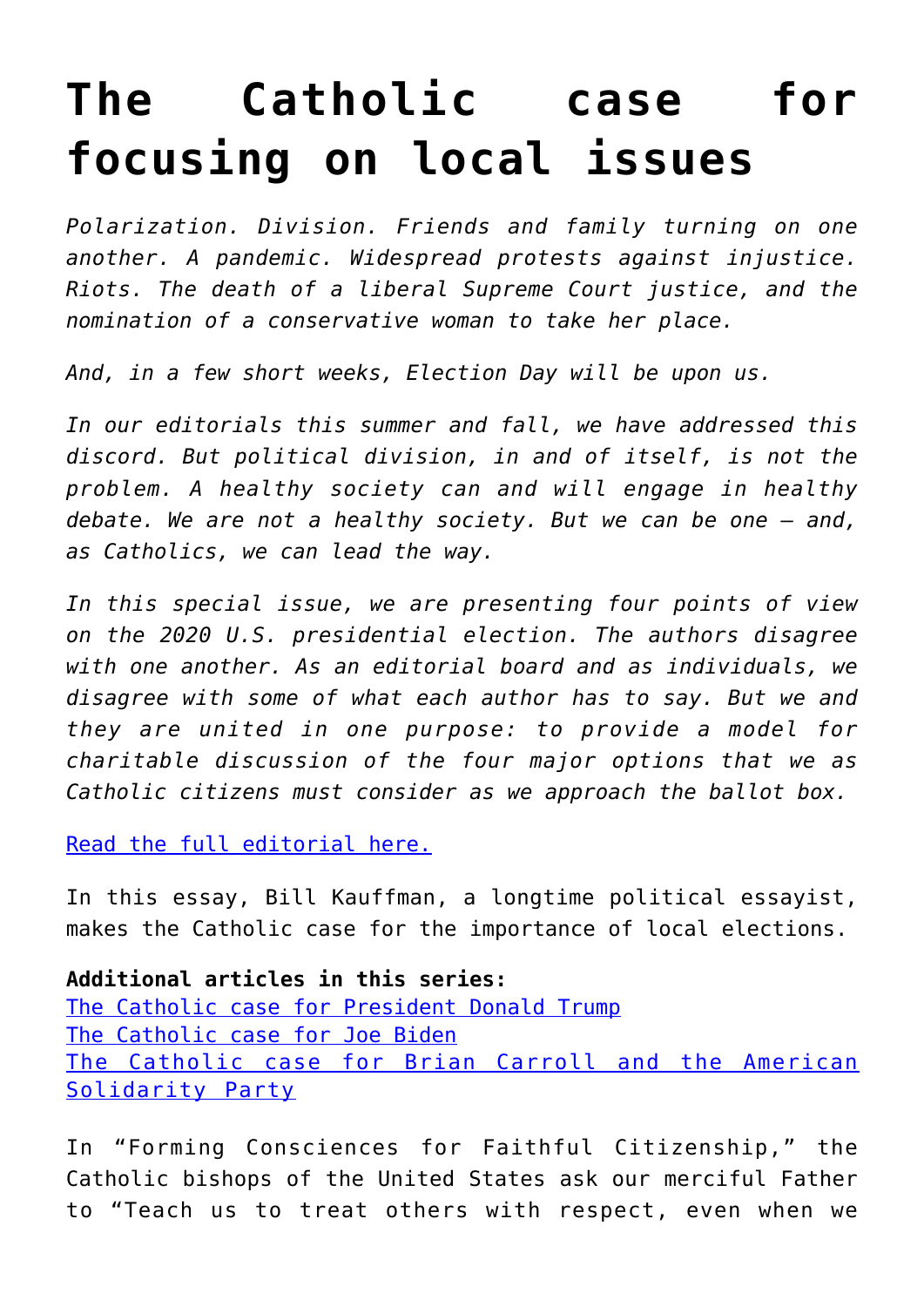disagree."

I'm afraid that lesson hasn't quite taken yet. In American politics, the 2020 version, the rancor is rancid and the discord is disgusting. But there is a way out.

Henry Adams, the great historian and descendant of presidents, called politics "the systematic organization of hatreds." Although I don't know which is worse — organized hatreds or disorganized hatreds — I do know that "participat[ing] in public life and contribut[ing] to the common good," as the bishops counsel us to do, must consist of far more than merely cheering on Team Red or Team Blue. In fact, that kind of rabid partisanship actually undermines public life and the common good.

Besides, what kind of impoverished palette includes only two colors, red and blue? Talk about undiverse!

*We cast far more important votes every other day of the year than we will on Nov. 3. Do we buy produce at Wal-Mart or at the farmers' market? Do we patronize Amazon or the shop on the corner?*

On a scale as massively large as that of the United States, those of us who seek to participate or contribute at a level beyond the local are reduced to a single dimension, a simple (and usually invidious) identifying tag. And so public discourse today in these disunited states is nasty and brutish and as short (and usually moronic) as a tweet.

The political races this fall that ought to matter most those for town council, county judge, dog catcher — often feature one unopposed candidate. Perhaps this indicates widespread satisfaction with grassroots leadership. Or maybe centripetal forces — the sucking of all power to remote and centralized loci — have fooled us into thinking that local matters no longer matter.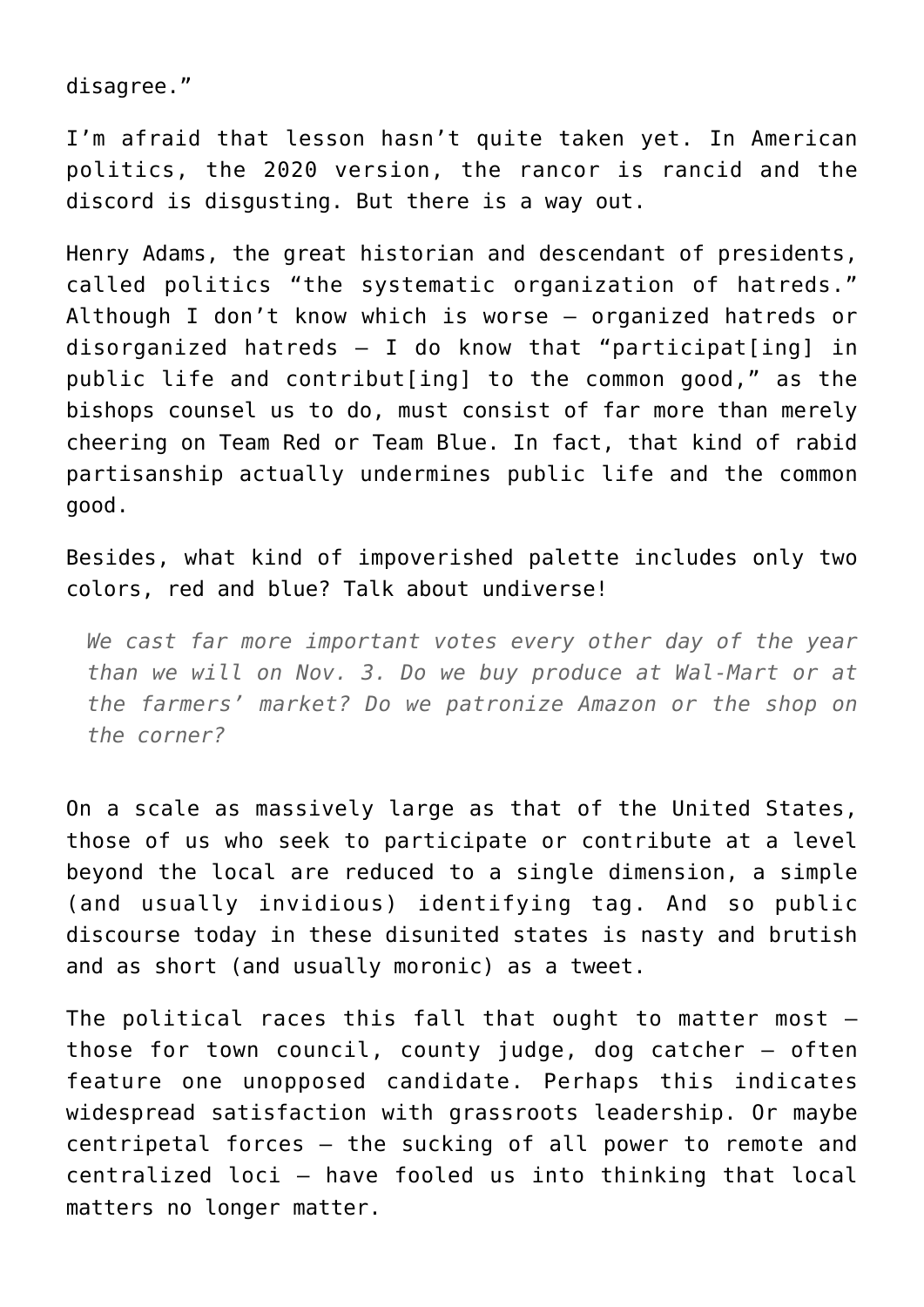In the presidential election (otherwise known as the contest to determine our national celebrity-in-chief), however, your vote — and here I dip into the lexicon of today's American teenager — literally does not matter.

Never in our country's history have a state's electoral votes been decided by a single popular vote. You are far likelier to be struck by lightning en route to the polls than your vote is to be decisive. So don't agonize; it really doesn't matter for whom you cast your presidential vote.

What does matter is how you spend your time and money and manifest your love when you are not in the voting booth.

We cast far more important votes every other day of the year than we will on Nov. 3. Do we buy produce at Walmart or at the farmers market? Do we patronize Amazon or the shop on the corner? Do we passively accept the depravity and didacticism of Hollywood's products — here we are now, entertain us — or do we participate in community theater, the local orchestra, the marching band, beer-league softball or the rod and gun club down the road?

And for those of us whose artistic or athletic talents have not been lit by the divine spark, do we attend local concerts, local theater productions, high-school basketball games, art gallery openings, craft fairs, church suppers? For they also serve those who only sit in the stands or the cheap seats and applaud their neighbors.

If politics must enter in, we should condition its demands by the Catholic principle of subsidiarity. In the bishops' words, this is the principle that "larger institutions in society should not overwhelm or interfere with smaller or local institutions." We protect and invigorate the local by restoring essential functions thereto. This will have the added benefit of stripping those larger institutions of their powers to make war on our families, our communities and on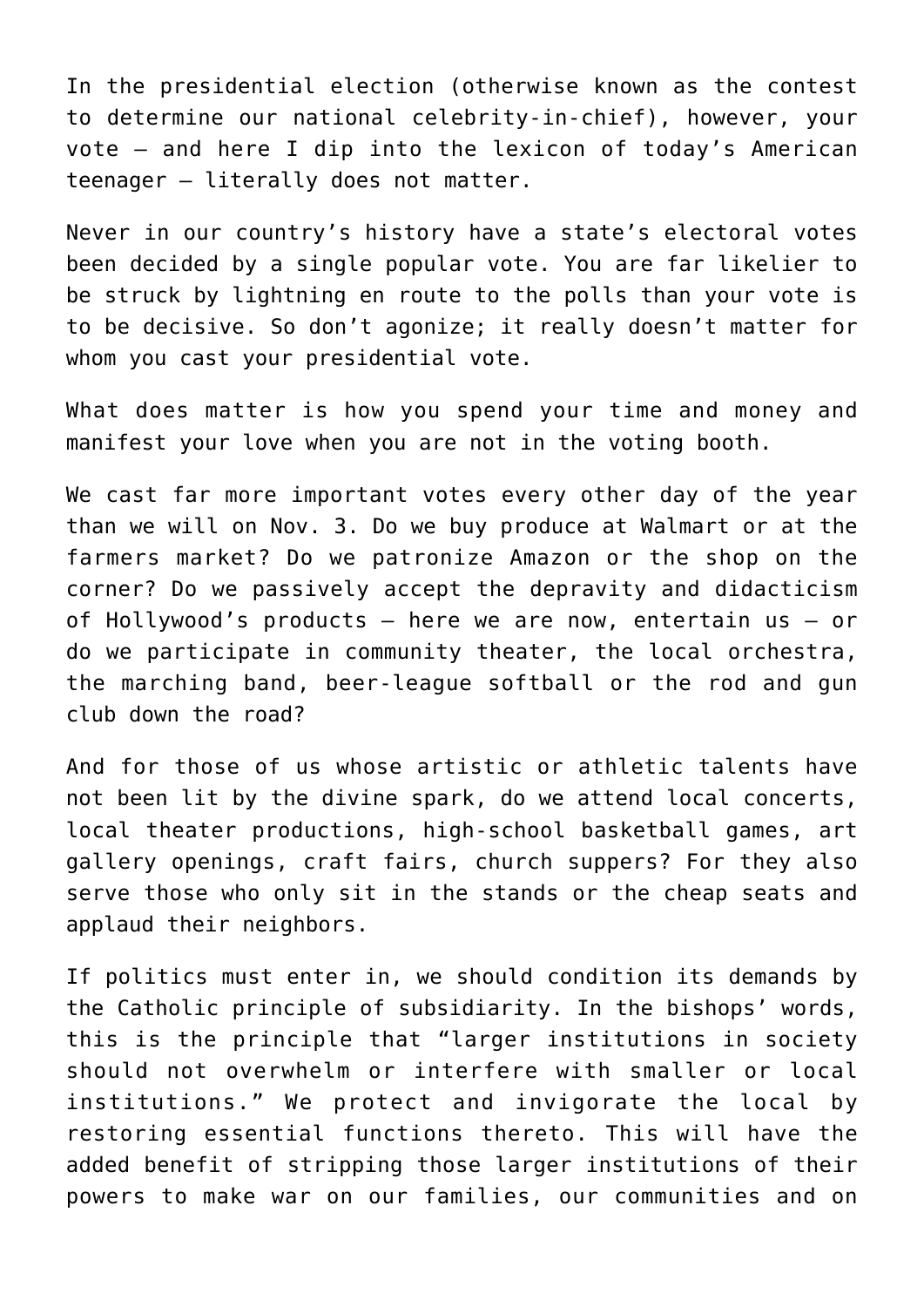people across the sea.

Thomas Jefferson … (Oops! Are we still permitted to whisper his name in this self-righteous age, when the lion mauls the lamb — for its own good, of course– and we see so clearly the motes in the eyes of our ancestors?) Anyway, the author of the Declaration of Independence and model for many a defaced statue said that we should be able to perform most if not all the duties of citizenship in person.

Yet in 2020, even the most attenuated and inconsequential of these duties  $-$  voting  $-$  is endangered.

On Election Day, I enjoy the walk down to the firehall, where we gather, briefly, as neighbors to register our preferences for those who will be entrusted with coercive power over us. This year, we are being urged by the authorities to mail in our ballots, thereby avoiding chance encounters with neighbors. In the future, we will be encouraged, then prodded, then perhaps mandated to vote by tapping icons on a computer screen, thus cutting out even the mailman-middleman and making voting a wholly impersonal and technocratic act.

But faithful citizenship is so much more than checking a box on a ballot.

You don't bolster citizenship by casting votes for people whom you do not know, people whose existences seem almost incorporeal, accessible only as pixelated (not to mention pixilated) images on a screen. Nor is it an act of citizenship to type nasty anonymous messages into internet comment boxes or to virtue-signal on Facebook. No, real citizenship is exercised, and our communities are strengthened by our cheerful, committed and loving involvement in our towns, on our streets, in our parishes and with our neighbors.

I am not an abstainer. I'll be voting on Nov. 3. As always, my candidate for president will be a mere historical footnote. *Que sera sera*. I won't lose any sleep over it.